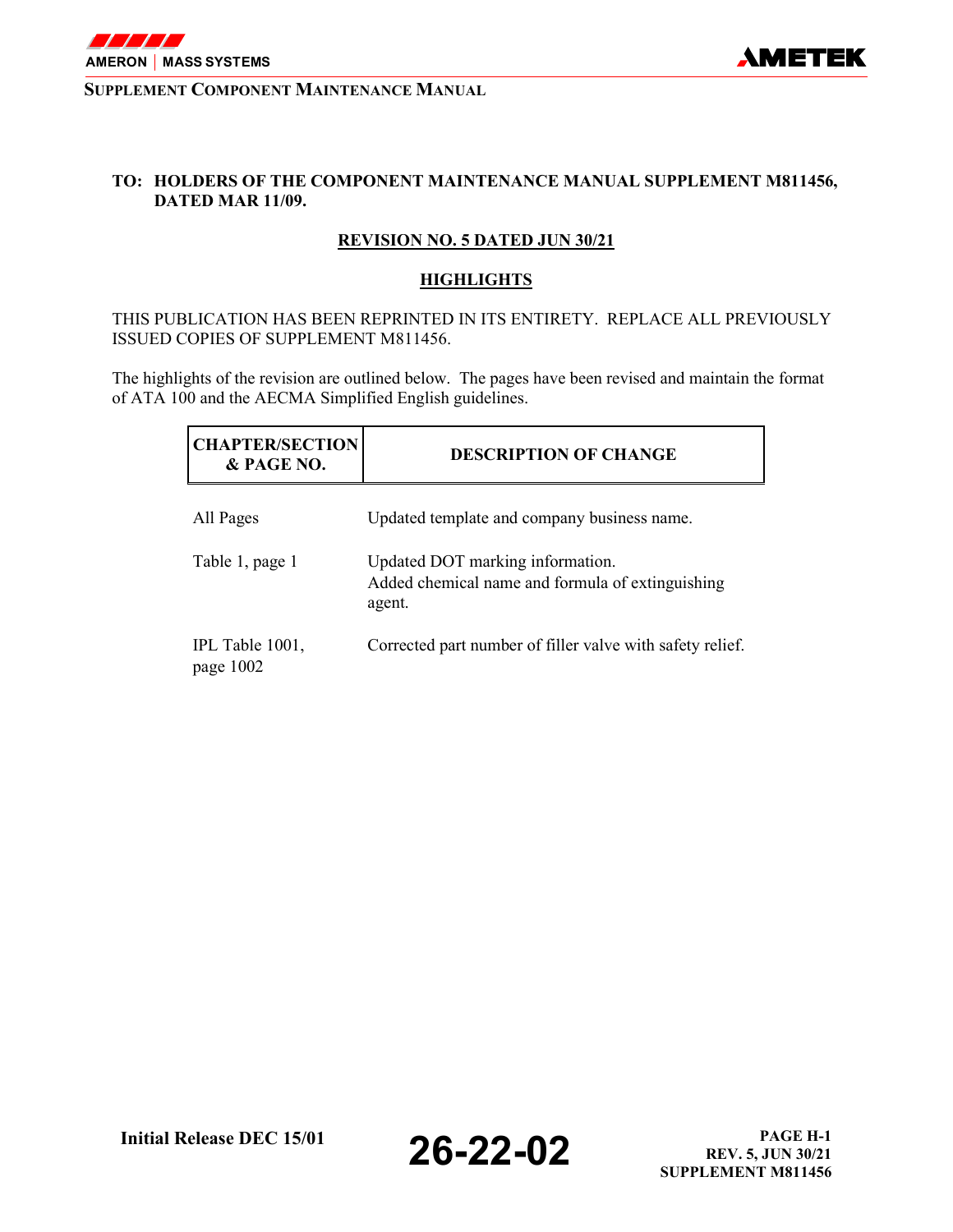

**MASS Systems**

## **FIRE EXTINGUISHER, TRIPLE OUTLET**

**98 CUBIC-INCH (1,6 LITER)**

**P/N M811456**

**SUPPLEMENT TO**

### **COMPONENT MAINTENANCE MANUAL 26-22-02**

### **TECHNICAL PROPERTIES AND**

## **ILLUSTRATED PARTS LIST**

**Initial Release DEC 15/01 26-22-02 PAGE T-1 PAGE T-1 PAGE T-1 REV. 5, JUN 30/21 SUPPLEMENT M811456**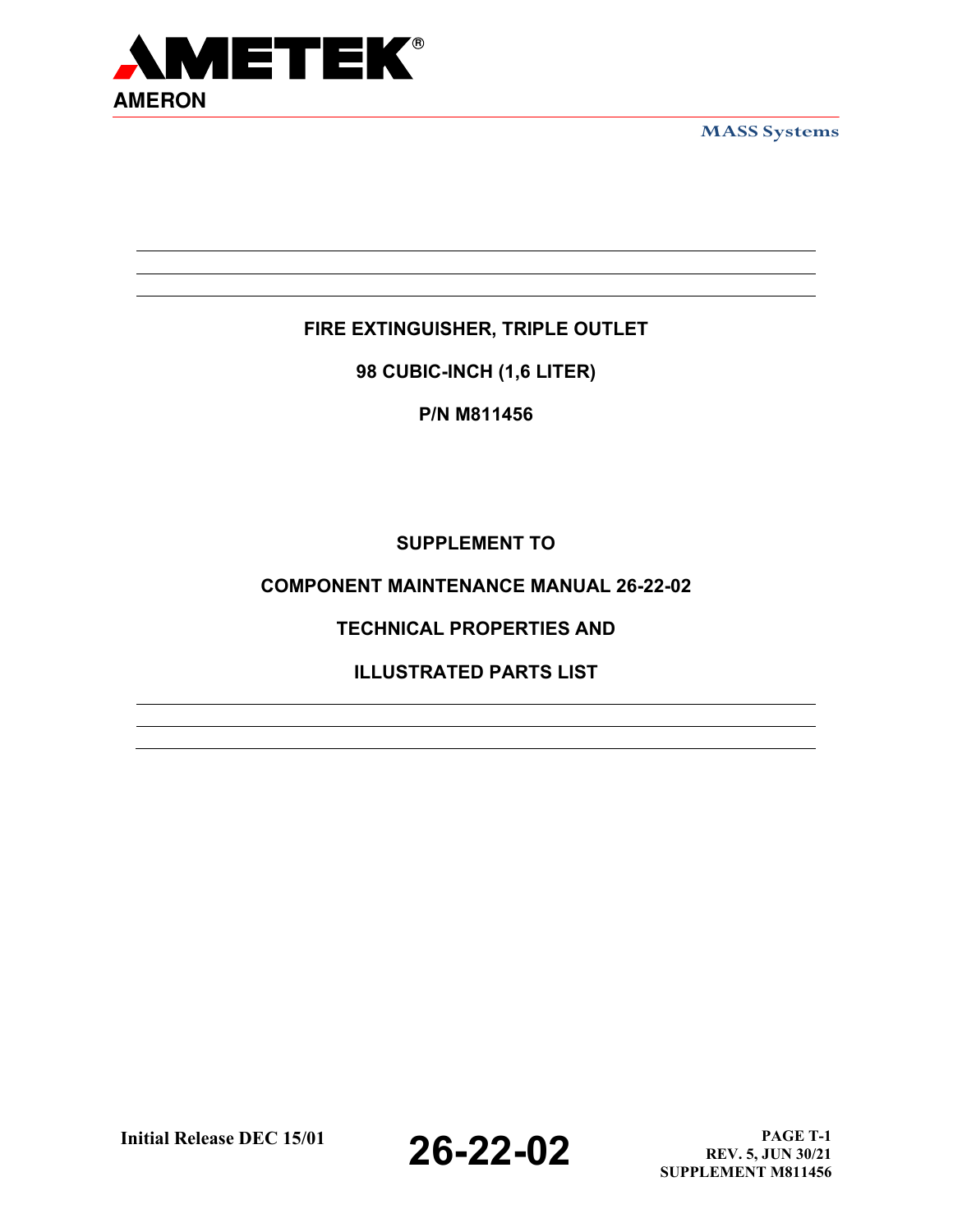

### **CONFIDENTIALITY NOTICE**

This document contains confidential and proprietary information, which is the property of AMETEK Ameron, LLC d/b/a MASS Systems and shall not be copied or reproduced, in whole or in part, or the contents divulged or used for manufacture, without the specific written permission of AMETEK Ameron, LLC d/b/a MASS Systems. Recipient, by acceptance, use, or retention of this document, acknowledges and agrees to the foregoing and covenants to maintain the contents in confidence.

## **TECHNICAL DATA EXPORT NOTICE**

This data is exported to the requirements of the United States Government Export Administration Act of 1969, as amended, and promulgated by the export administration regulations as issued by the U. S. Department of Commerce. The data may not be reproduced and shall not, without the written permission of AMETEK Ameron, LLC d/b/a MASS Systems, be used for purposes of manufacture, or shall it be neither disclosed, re-exported, nor transmitted directly or indirectly from the importing country to any person, government, governmental entity or institution of another foreign government. It is understood and agreed that the use of this data shall be limited to the following purposes: (i) use by Support Service Contractors (except for manufacture), (ii) emergency repair or overhaul work, (iii) receiving inspection of hardware, (iv) evaluation of a bid or proposal. By acknowledgement of receipt of data containing this legend, importer agrees to comply thereto.

## **PMA PARTS NOTICE**

AMETEK Ameron, LLC d/b/a MASS Systems will provide full warranty on all fire extinguishers provided the component parts used in the repair and overhaul process have formal after market FAA-PMA authority for use on the fire extinguisher application.

**Initial Release DEC 15/01 26-22-02 PAGE T-2 PAGE T-2 REV. 5, JUN 30/21 SUPPLEMENT M811456**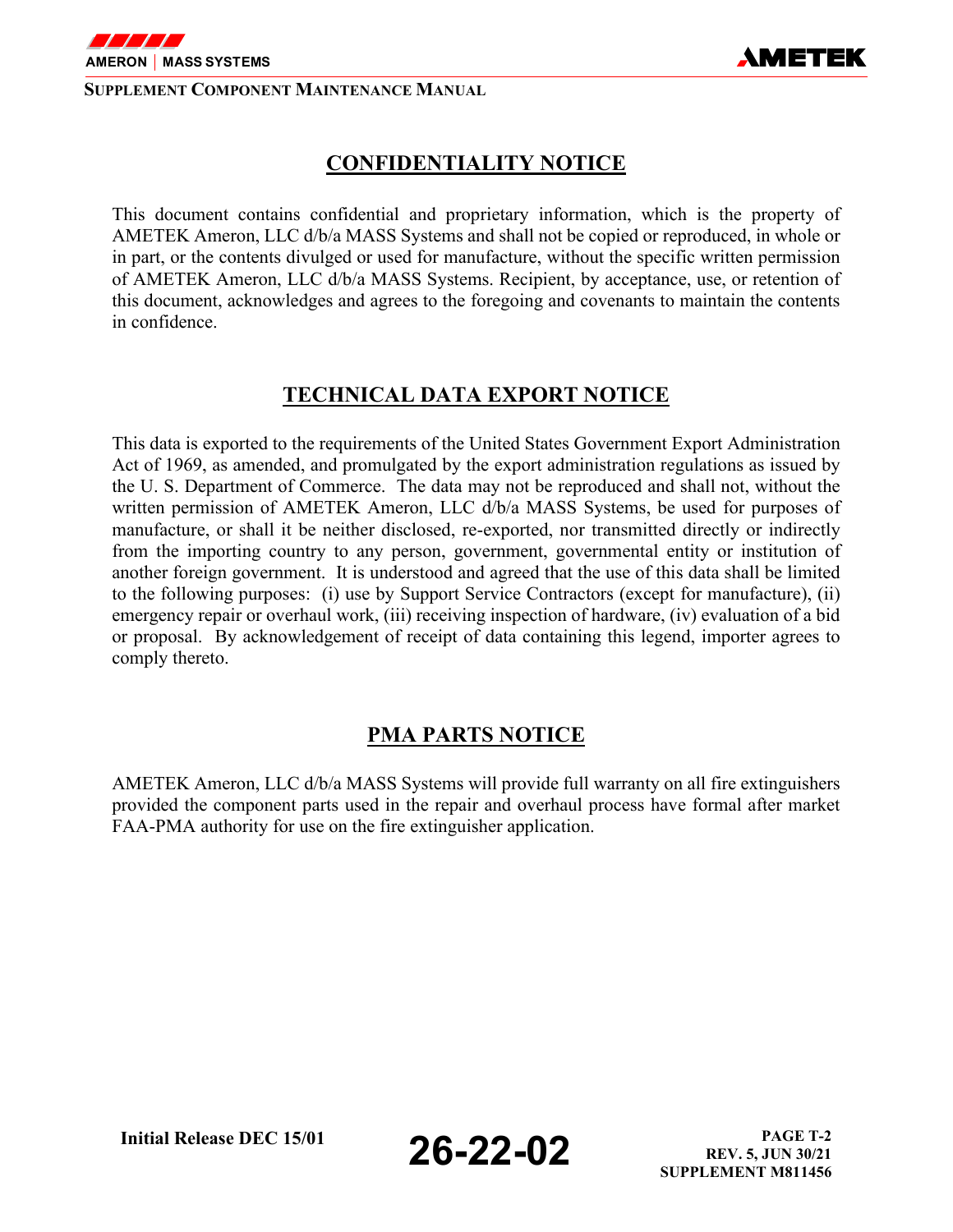

# **RECORD OF REVISIONS**

| REV.                    | <b>ISSUE</b> | <b>DATE</b>  | BY                       | REV. | <b>ISSUE</b> | <b>DATE</b>  |  |
|-------------------------|--------------|--------------|--------------------------|------|--------------|--------------|--|
| NO.                     | <b>DATE</b>  | <b>FILED</b> |                          | NO.  | <b>DATE</b>  | <b>FILED</b> |  |
| $\boldsymbol{0}$        | Dec 15/01    | Dec 15/01    | $\rm ER$                 |      |              |              |  |
| $\mathbf{1}$            | Mar 1/03     | Mar 1/03     | $\rm ER$                 |      |              |              |  |
| $\overline{2}$          | Nov 30/03    | Nov 30/03    | $\rm ER$                 |      |              |              |  |
| $\overline{\mathbf{3}}$ | Feb 15/04    | Feb 15/04    | $\rm ER$                 |      |              |              |  |
| $\overline{4}$          | Mar 11/09    | Mar 11/09    | MM                       |      |              |              |  |
| $\overline{5}$          | Jun 30/21    | Jun 30/21    | $\ensuremath{\text{EK}}$ |      |              |              |  |
|                         |              |              |                          |      |              |              |  |
|                         |              |              |                          |      |              |              |  |
|                         |              |              |                          |      |              |              |  |
|                         |              |              |                          |      |              |              |  |
|                         |              |              |                          |      |              |              |  |
|                         |              |              |                          |      |              |              |  |
|                         |              |              |                          |      |              |              |  |
|                         |              |              |                          |      |              |              |  |
|                         |              |              |                          |      |              |              |  |
|                         |              |              |                          |      |              |              |  |
|                         |              |              |                          |      |              |              |  |
|                         |              |              |                          |      |              |              |  |
|                         |              |              |                          |      |              |              |  |
|                         |              |              |                          |      |              |              |  |
|                         |              |              |                          |      |              |              |  |
|                         |              |              |                          |      |              |              |  |
|                         |              |              |                          |      |              |              |  |
|                         |              |              |                          |      |              |              |  |
|                         |              |              |                          |      |              |              |  |
|                         |              |              |                          |      |              |              |  |
|                         |              |              |                          |      |              |              |  |
|                         |              |              |                          |      |              |              |  |
|                         |              |              |                          |      |              |              |  |

**Initial Release DEC 15/01 26-22-02 PAGE RR-1 PAGE RR-1 PAGE RR-1 REV. 5, JUN 30/21 SUPPLEMENT M811456** 

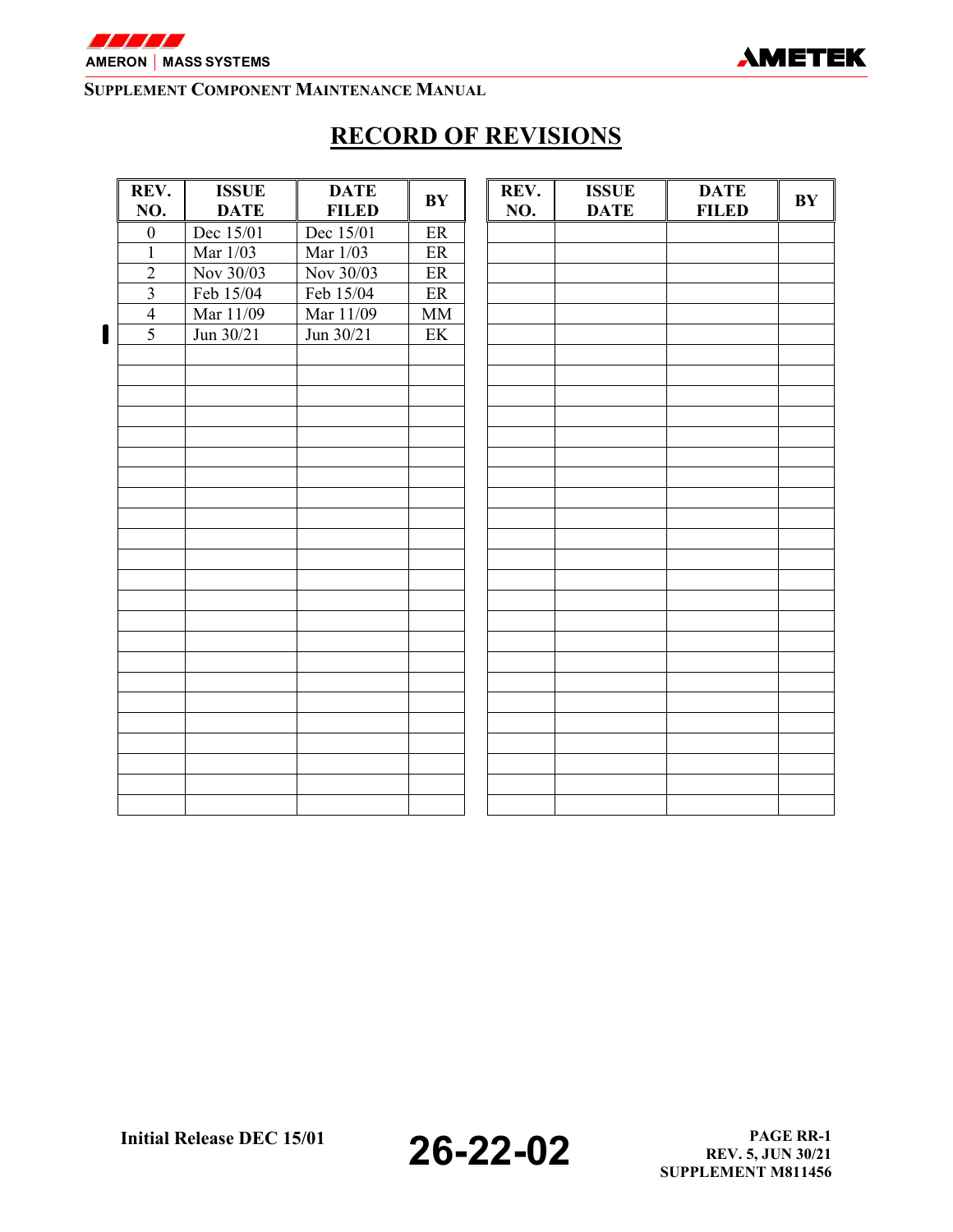



## **RECORD OF TEMPORARY REVISIONS**

| <b>REVISION</b><br><b>NO.</b> | <b>PAGE</b><br><b>NUMBER</b> | <b>ISSUE DATE</b> | BY | <b>DATE</b><br><b>REMOVED</b> | BY |
|-------------------------------|------------------------------|-------------------|----|-------------------------------|----|
|                               |                              |                   |    |                               |    |
|                               |                              |                   |    |                               |    |
|                               |                              |                   |    |                               |    |
|                               |                              |                   |    |                               |    |
|                               |                              |                   |    |                               |    |
|                               |                              |                   |    |                               |    |
|                               |                              |                   |    |                               |    |
|                               |                              |                   |    |                               |    |
|                               |                              |                   |    |                               |    |
|                               |                              |                   |    |                               |    |
|                               |                              |                   |    |                               |    |
|                               |                              |                   |    |                               |    |
|                               |                              |                   |    |                               |    |
|                               |                              |                   |    |                               |    |
|                               |                              |                   |    |                               |    |
|                               |                              |                   |    |                               |    |
|                               |                              |                   |    |                               |    |
|                               |                              |                   |    |                               |    |
|                               |                              |                   |    |                               |    |
|                               |                              |                   |    |                               |    |
|                               |                              |                   |    |                               |    |
|                               |                              |                   |    |                               |    |
|                               |                              |                   |    |                               |    |
|                               |                              |                   |    |                               |    |
|                               |                              |                   |    |                               |    |
|                               |                              |                   |    |                               |    |
|                               |                              |                   |    |                               |    |
|                               |                              |                   |    |                               |    |
|                               |                              |                   |    |                               |    |
|                               |                              |                   |    |                               |    |
|                               |                              |                   |    |                               |    |
|                               |                              |                   |    |                               |    |
|                               |                              |                   |    |                               |    |
|                               |                              |                   |    |                               |    |
|                               |                              |                   |    |                               |    |
|                               |                              |                   |    |                               |    |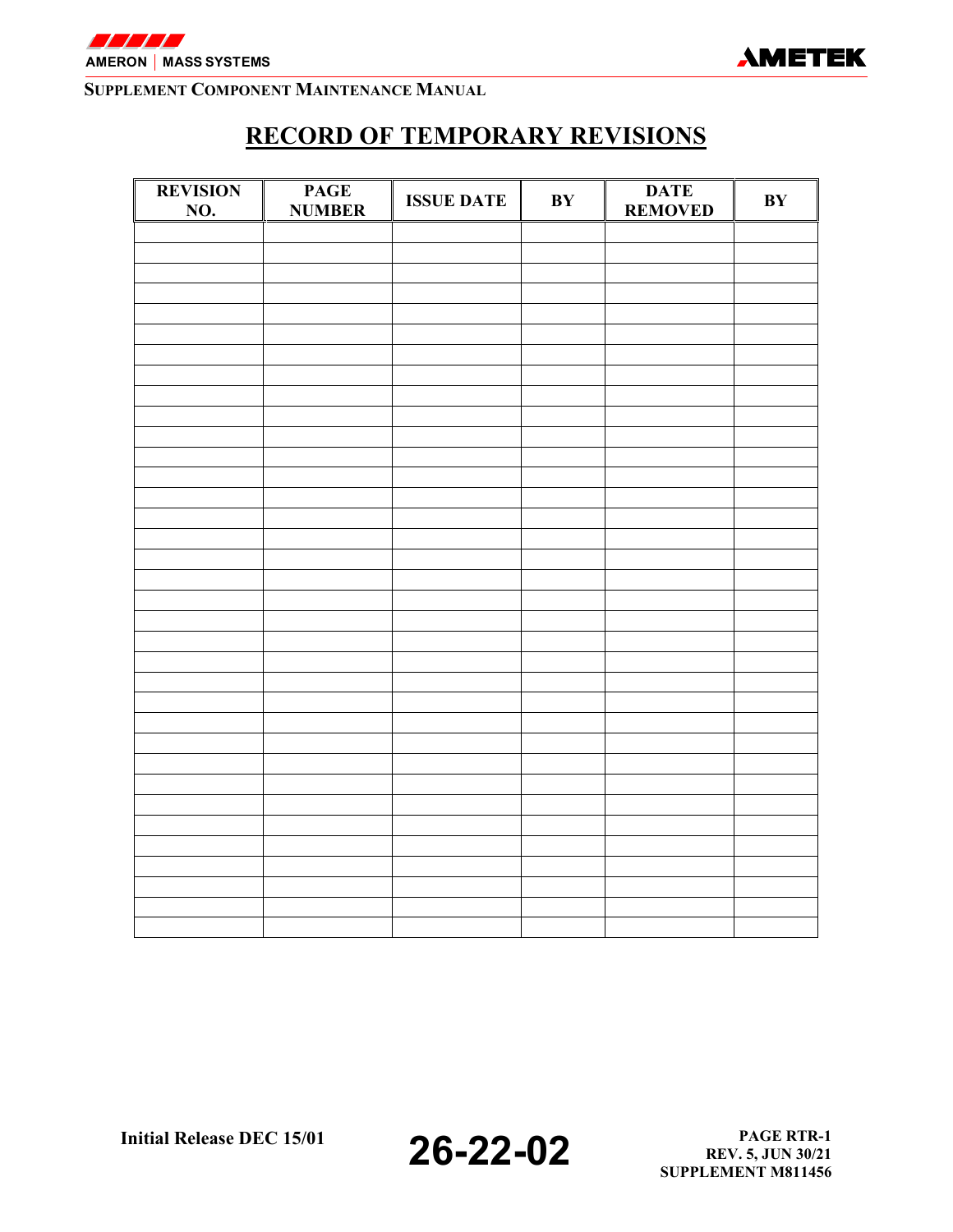

# **SERVICE BULLETIN LIST**

| <b>SERVICE BULLETIN</b> | <b>ISSUE DATE</b> | <b>DATE FILED</b> | BY                     |
|-------------------------|-------------------|-------------------|------------------------|
| ASB-26-5, Rev. 0        | Sept 16/08        | Sept 16/08        | MM                     |
| ASB-26-5, Rev. 1        | Sept 18/08        | Sept 18/08        | $\overline{\text{MM}}$ |
|                         |                   |                   |                        |
|                         |                   |                   |                        |
|                         |                   |                   |                        |
|                         |                   |                   |                        |
|                         |                   |                   |                        |
|                         |                   |                   |                        |
|                         |                   |                   |                        |
|                         |                   |                   |                        |
|                         |                   |                   |                        |
|                         |                   |                   |                        |
|                         |                   |                   |                        |
|                         |                   |                   |                        |
|                         |                   |                   |                        |
|                         |                   |                   |                        |
|                         |                   |                   |                        |
|                         |                   |                   |                        |
|                         |                   |                   |                        |
|                         |                   |                   |                        |
|                         |                   |                   |                        |
|                         |                   |                   |                        |
|                         |                   |                   |                        |
|                         |                   |                   |                        |
|                         |                   |                   |                        |
|                         |                   |                   |                        |
|                         |                   |                   |                        |
|                         |                   |                   |                        |
|                         |                   |                   |                        |
|                         |                   |                   |                        |
|                         |                   |                   |                        |
|                         |                   |                   |                        |
|                         |                   |                   |                        |
|                         |                   |                   |                        |
|                         |                   |                   |                        |
|                         |                   |                   |                        |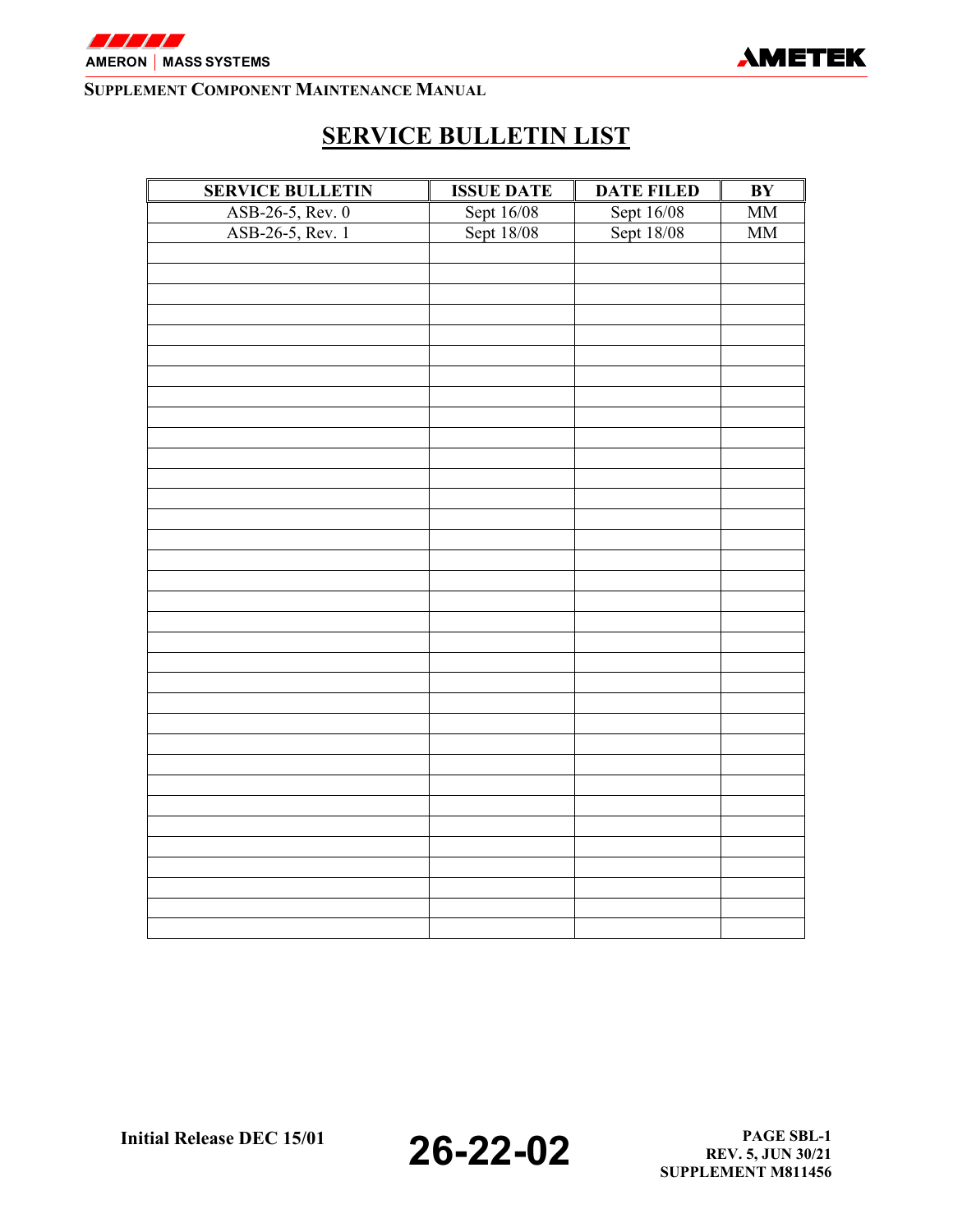

# **LIST OF EFFECTIVE PAGES**

| <b>SUBJECT</b>                         | <b>PAGE</b>         | <b>DATE</b>              |
|----------------------------------------|---------------------|--------------------------|
| Title Page<br><b>Notices</b>           | $T-1$<br>$T-2$      | Jun $30/21$<br>Jun 30/21 |
| Record of Revisions                    | $RR-1$              | Jun 30/21                |
| Record of Temporary Revisions          | RTR-1               | Jun $30/21$              |
| Service Bulletin List                  | $SBL-1$             | Jun $30/21$              |
| List of Effective Pages                | $LEP-1$             | Jun $30/21$              |
| <b>Technical Properties</b>            | 1<br>$\overline{2}$ | Jun $30/21$<br>Jun 30/21 |
| Assembly (Including Storage)           | 701<br>702          | Jun $30/21$<br>Jun 30/21 |
| Special Tools, Fixtures, and Equipment | 901                 | Jun 30/21                |
| <b>Illustrated Parts List</b>          | 1001<br>1002        | Jun $30/21$<br>Jun 30/21 |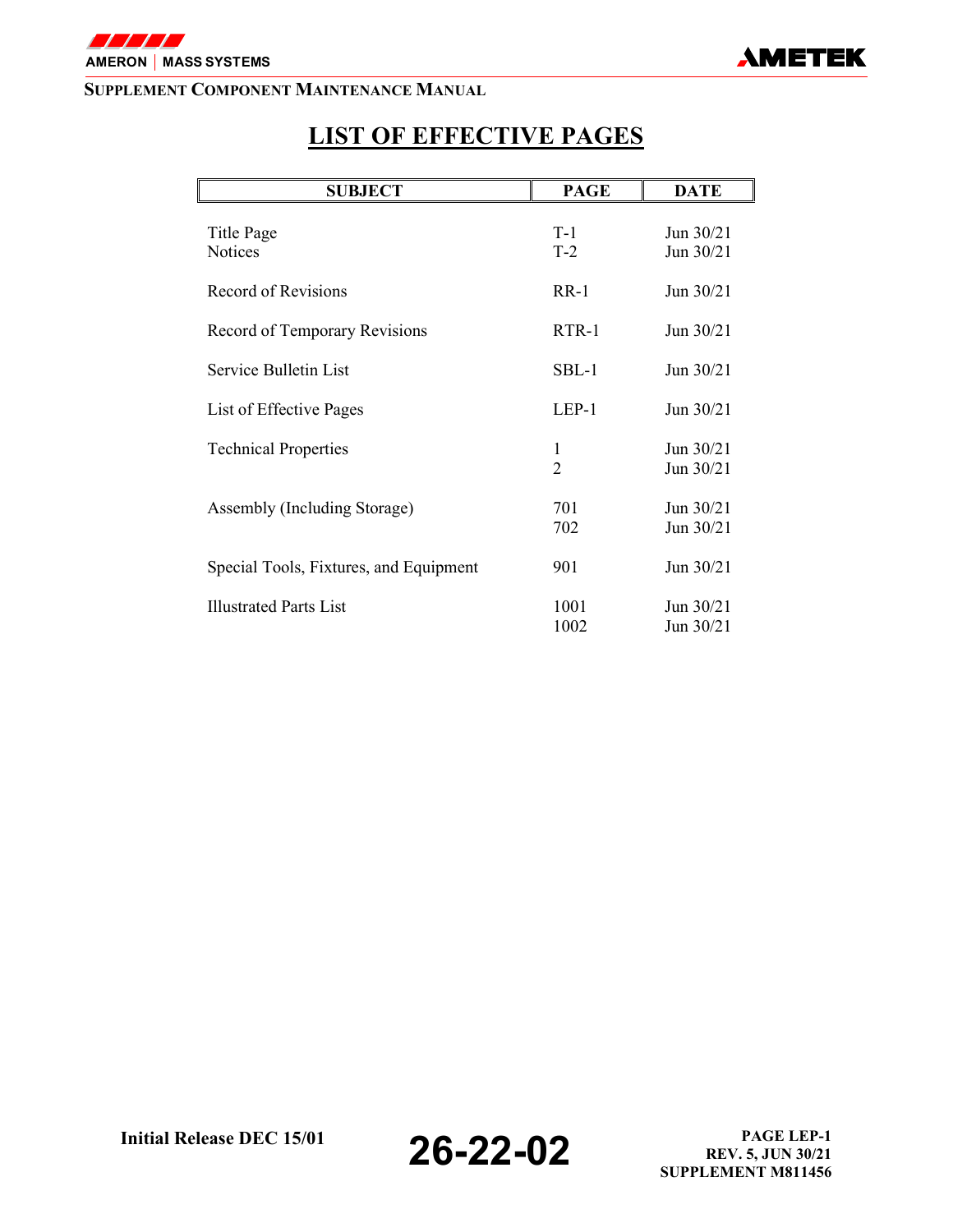

# **TECHNICAL PROPERTIES**

| anı<br>н |  |
|----------|--|
|----------|--|

| M811456<br>Fire Extinguisher, Triple Outlet<br>MIL-C-22284 and DOT-SP-10440-500<br>11.15 inch (28,32 cm) maximum<br>5.81 inch (14,76 cm) maximum<br>98 cubic-inches (1,6 liter)<br>Bromodifluoromethane (CBrClF <sub>2</sub> ) Halon 1211<br>Nitrogen $(N_2)$<br>225 to 250 psig (1551 to 1724 kPag) |
|------------------------------------------------------------------------------------------------------------------------------------------------------------------------------------------------------------------------------------------------------------------------------------------------------|
|                                                                                                                                                                                                                                                                                                      |
|                                                                                                                                                                                                                                                                                                      |
|                                                                                                                                                                                                                                                                                                      |
|                                                                                                                                                                                                                                                                                                      |
|                                                                                                                                                                                                                                                                                                      |
|                                                                                                                                                                                                                                                                                                      |
|                                                                                                                                                                                                                                                                                                      |
|                                                                                                                                                                                                                                                                                                      |
|                                                                                                                                                                                                                                                                                                      |
|                                                                                                                                                                                                                                                                                                      |
|                                                                                                                                                                                                                                                                                                      |
|                                                                                                                                                                                                                                                                                                      |
| 1000 psig (6895 kPag)                                                                                                                                                                                                                                                                                |
| 1500 psig (10343 kPag) minimum                                                                                                                                                                                                                                                                       |
| $1.0 \times 10^{-6}$ scc/second maximum                                                                                                                                                                                                                                                              |
| -40°F to +160°F (-40°C to +71°C)                                                                                                                                                                                                                                                                     |
|                                                                                                                                                                                                                                                                                                      |
| 3.50 pounds $(1,59 \text{ kg})$ maximum                                                                                                                                                                                                                                                              |
| 3.40 to 3.50 pounds (1,54 to 1,59 kg)                                                                                                                                                                                                                                                                |
| $0.033$ pound $(0.015 \text{ kg})$                                                                                                                                                                                                                                                                   |
| 7.03 pounds (3,19 kg) maximum                                                                                                                                                                                                                                                                        |
| Minus $0.10$ pound $(0.05 \text{ kg})$                                                                                                                                                                                                                                                               |
| 7.39 pounds (3,35 kg) maximum                                                                                                                                                                                                                                                                        |
|                                                                                                                                                                                                                                                                                                      |
|                                                                                                                                                                                                                                                                                                      |

hydrostatic test can be waived Per CFR Title 49, section 180.205.

\*\* Weight includes the discharge outlet valves (Item 25). Weight does not include the cartridges (Items 5, 10 & 15).

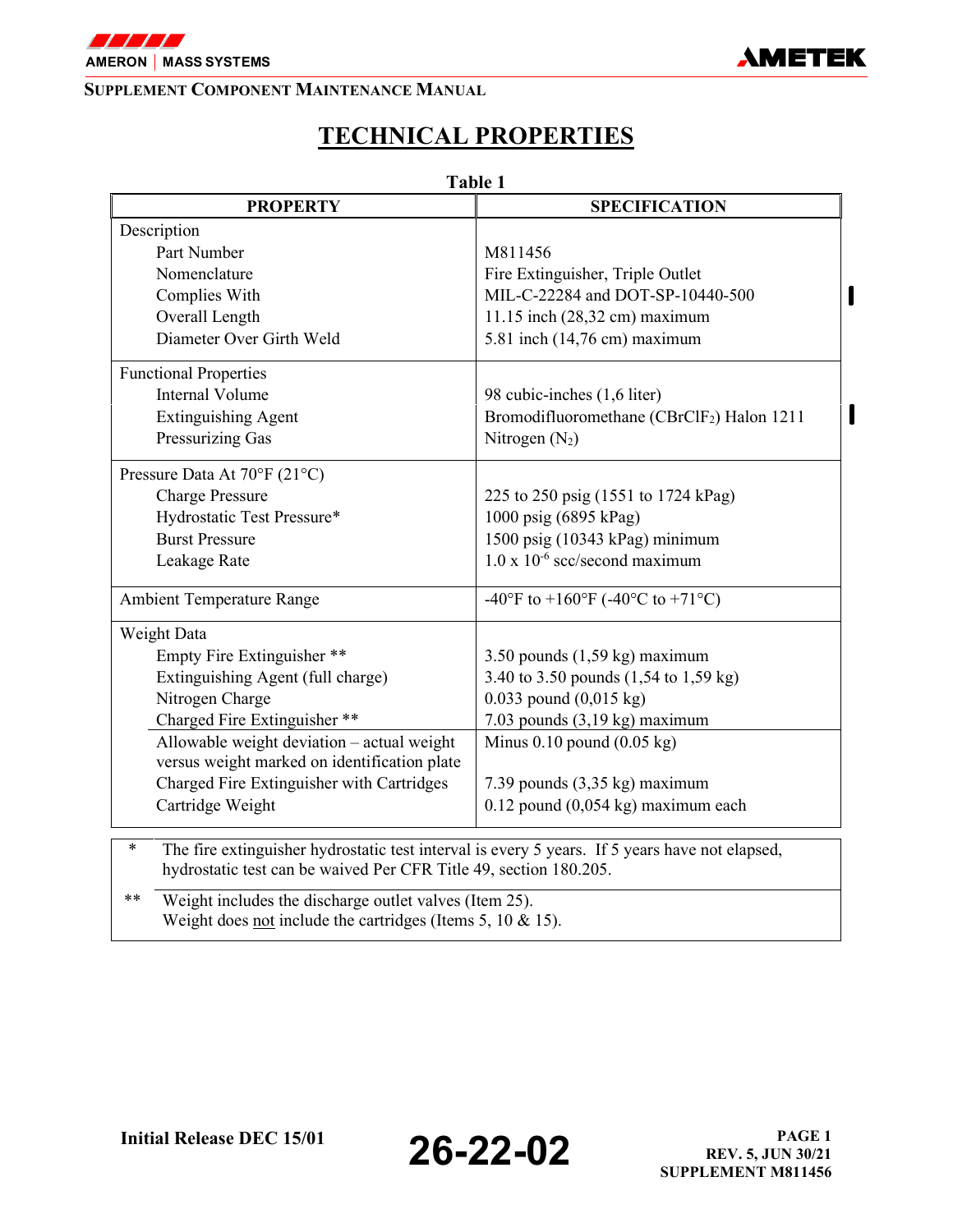



| <b>PROPERTY</b>                      | <b>SPECIFICATION</b>                                                  |
|--------------------------------------|-----------------------------------------------------------------------|
| Cartridge Data, Single Bridgewire    |                                                                       |
| Voltage                              | 16 to 30 VDC                                                          |
| Current Rating - All-Fire            | 3.5 amps minimum for 50 milliseconds                                  |
| No-Fire                              | 1.0 amps or 1.0 watt for 5 minutes                                    |
| <b>Test Current</b>                  | 20 milliamps maximum continuous                                       |
| <b>Bridgewire Resistance</b>         | 0.9 to 1.1 Ohm, $Pin(s)$ A/B to $Pin(s)$ E/F and                      |
|                                      | $Pin(s)$ C/D to $Pin(s)$ E/F                                          |
| Maximum Life (from manufacture date) | 15 years Total (12-years max. service)                                |
| Classification                       | 1.4s, UN0323                                                          |
| Torque                               | 90 to 100 inch-pounds (10.2 to 11.3 N·m)                              |
| Lockwire Size                        | $0.032$ inch $(0.81$ mm)                                              |
| Cartridge P/N 30600-41               | Red Band                                                              |
| <b>Electrical Connector</b>          | Per MIL-R-25988, Class 1                                              |
|                                      | Mates with MS3476W1006SW                                              |
| Cartridge P/N 30600-42               | Green Band                                                            |
| <b>Electrical Connector</b>          | Per MIL-R-25988, Class 1                                              |
|                                      | Mates with MS3476W1006P                                               |
| Cartridge P/N 30600-43               | <b>Yellow Band</b>                                                    |
| <b>Electrical Connector</b>          | Per MIL-R-25988, Class 1                                              |
|                                      | Mates with MS3476W1006S                                               |
|                                      |                                                                       |
| Pressure Gauge                       |                                                                       |
| Accuracy at 600 psig                 | $\pm 20$ psig                                                         |
| Orientation to Filler Valve          | Perpendicular along pressure gauge centerline                         |
| Lockwire Size                        | $0.032$ inch $(0, 81$ mm)                                             |
| <b>Outlet Disc Data</b>              |                                                                       |
| Burst Pressure Data at 70°F (21°C)   | 1250 to 1450 psig (8618 to 9997 kPag)                                 |
| <b>ID</b> Code                       | 25                                                                    |
| Fill Valve with Safety Relief Data   |                                                                       |
| Burst Pressure Data at 70°F (21°C)   | 700 to 950 psig (4826 to 6550 kPag)                                   |
| <b>Thread Size</b>                   | AS4395E04 (0.4375-20 UNJF-3A)                                         |
| Torque                               | 110 to 130 inch-pounds $(12, 4$ to 14,7 N·m)                          |
| Lockwire Size                        | $0.032$ inch $(0, 81$ mm)                                             |
| Discharge Outlet Fitting Data        |                                                                       |
| Port Thread Size                     | MS33656E8                                                             |
| Torque                               | 25 to 30 foot-pounds $(33,9 \text{ to } 40,7 \text{ N}\cdot\text{m})$ |
| Lockwire Size                        | $0.032$ inch $(0, 81$ mm)                                             |
| <b>Outlet Boss Data</b>              |                                                                       |
| Boss Minimum Height                  | $0.200$ inch $(5,08$ mm)                                              |
| <b>Boss ID Chamfer</b>               | Not required                                                          |

**Initial Release DEC 15/01 26-22-02 PAGE 2 REV. 5, JUN 30/21 SUPPLEMENT M811456**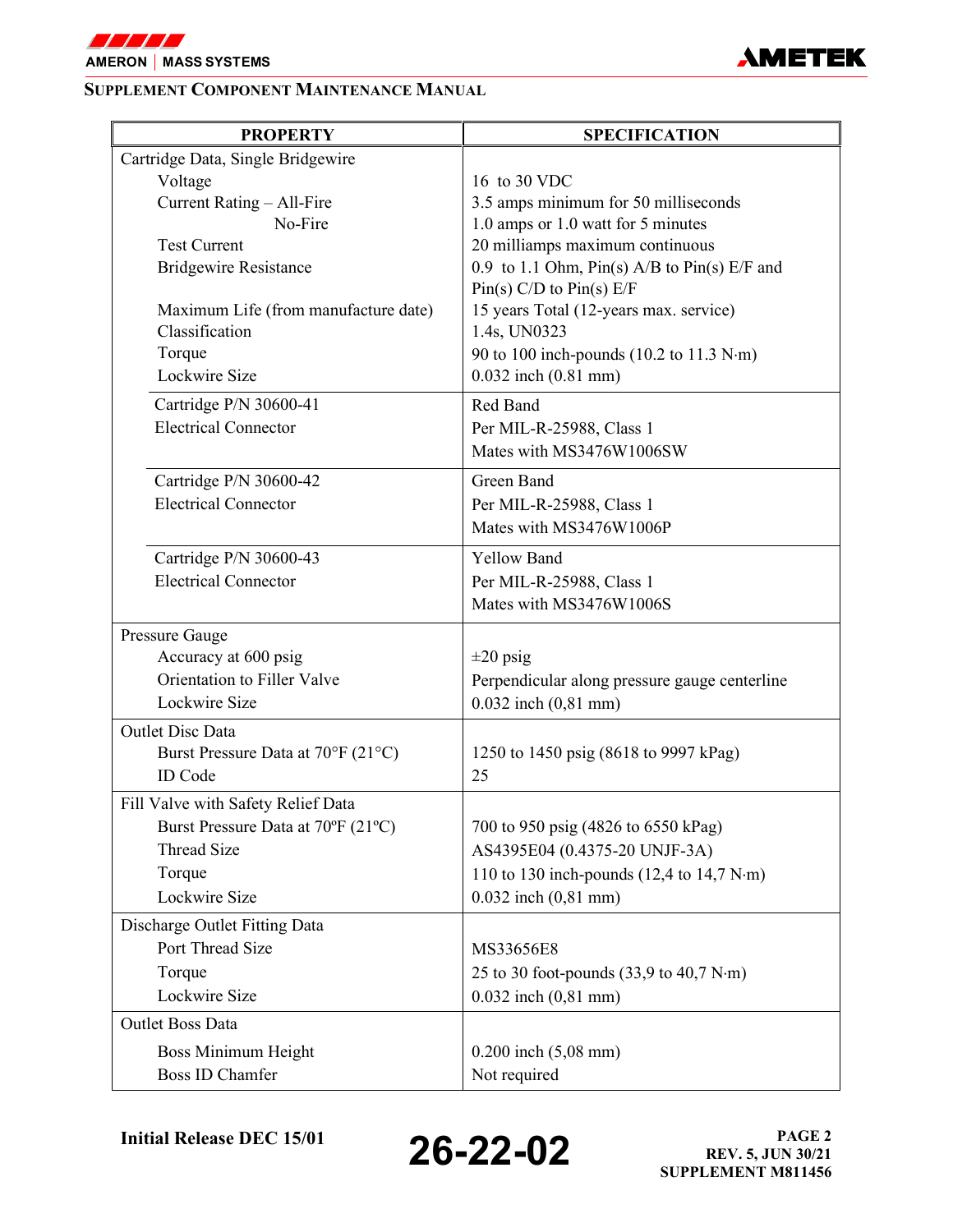

# **ASSEMBLY (INCLUDING STORAGE)**

The Nitrogen gas charge pressure for the actual temperature of the fire extinguisher is listed in Table 701 and Table 702.

| <b>TEMP</b>  |            | <b>PRESSURE - PSIG</b> | <b>TEMP</b>  |            | <b>PRESSURE - PSIG</b> |
|--------------|------------|------------------------|--------------|------------|------------------------|
| $\mathbf{P}$ | <b>MIN</b> | <b>MAX</b>             | $\mathbf{P}$ | <b>MIN</b> | <b>MAX</b>             |
| 60           | 217        | 242                    | 81           | 239        | 264                    |
| 61           | 218        | 243                    | 82           | 240        | 265                    |
| 62           | 219        | 244                    | 83           | 241        | 266                    |
| 63           | 220        | 245                    | 84           | 242        | 267                    |
| 64           | 221        | 246                    | 85           | 244        | 269                    |
| 65           | 222        | 247                    | 86           | 245        | 270                    |
| 66           | 223        | 248                    | 87           | 246        | 271                    |
| 67           | 224        | 249                    | 88           | 247        | 272                    |
| 68           | 225        | 250                    | 89           | 249        | 274                    |
| 69           | 226        | 251                    | 90           | 250        | 275                    |
| 70           | 227        | 252                    | 91           | 251        | 276                    |
| 71           | 228        | 253                    | 92           | 253        | 278                    |
| 72           | 229        | 254                    | 93           | 254        | 279                    |
| 73           | 230        | 255                    | 94           | 255        | 280                    |
| 74           | 231        | 256                    | 95           | 257        | 282                    |
| 75           | 232        | 257                    | 96           | 258        | 283                    |
| 76           | 233        | 258                    | 97           | 260        | 285                    |
| 77           | 234        | 259                    | 98           | 261        | 286                    |
| 78           | 236        | 261                    | 99           | 262        | 287                    |
| 79           | 237        | 262                    | 100          | 264        | 289                    |
| 80           | 238        | 263                    |              |            |                        |

### **Temperature versus Pressure - PSIG Table 701**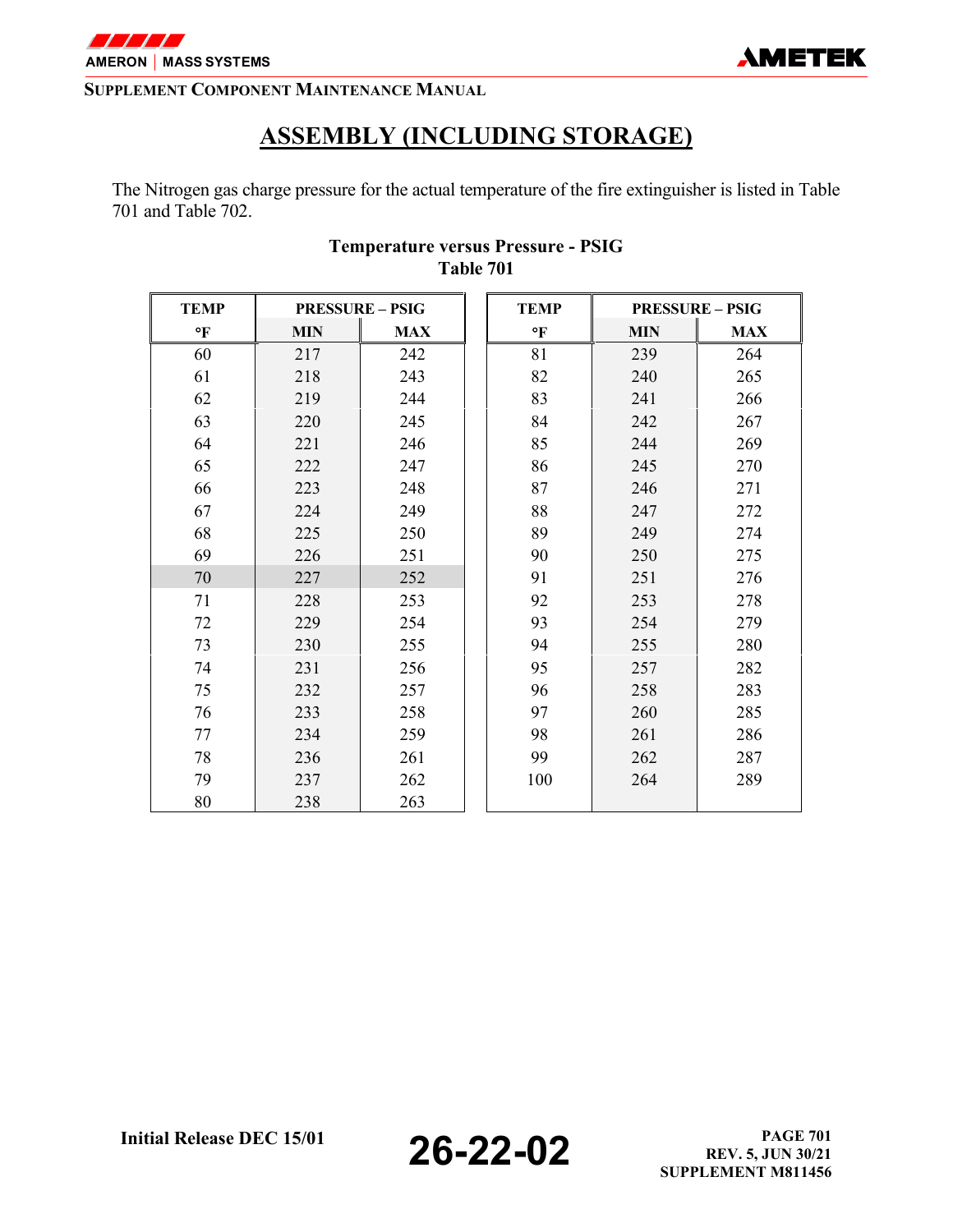



| <b>TEMP</b>     |            | <b>PRESSURE - KPAG</b> | <b>TEMP</b>     |            | <b>PRESSURE - KPAG</b> |
|-----------------|------------|------------------------|-----------------|------------|------------------------|
| $\rm ^{\circ}C$ | <b>MIN</b> | <b>MAX</b>             | $\rm ^{\circ}C$ | <b>MIN</b> | <b>MAX</b>             |
| 15,6            | 1497       | 1670                   | 27,2            | 1648       | 1820                   |
| 16,1            | 1504       | 1676                   | 27,8            | 1656       | 1828                   |
| 16,7            | 1511       | 1683                   | 28,3            | 1664       | 1836                   |
| 17,2            | 1518       | 1690                   | 28,9            | 1672       | 1844                   |
| 17,8            | 1524       | 1697                   | 29,4            | 1680       | 1852                   |
| 18,3            | 1531       | 1703                   | 30,0            | 1687       | 1860                   |
| 18,9            | 1538       | 1710                   | 30,6            | 1697       | 1869                   |
| 19,4            | 1545       | 1717                   | 31,1            | 1706       | 1878                   |
| 20,0            | 1551       | 1724                   | 31,7            | 1715       | 1887                   |
| 20,6            | 1559       | 1731                   | 32,2            | 1724       | 1896                   |
| 21,1            | 1566       | 1738                   | 32,8            | 1733       | 1905                   |
| 21,7            | 1573       | 1745                   | 33,3            | 1742       | 1915                   |
| 22,2            | 1580       | 1752                   | 33,9            | 1751       | 1924                   |
| 22,8            | 1587       | 1760                   | 34,4            | 1760       | 1933                   |
| 23,3            | 1594       | 1767                   | 35,0            | 1770       | 1942                   |
| 23,9            | 1602       | 1774                   | 35,6            | 1780       | 1952                   |
| 24,4            | 1609       | 1781                   | 36,1            | 1789       | 1962                   |
| 25,0            | 1616       | 1788                   | 36,7            | 1799       | 1972                   |
| 25,6            | 1624       | 1796                   | 37,2            | 1809       | 1982                   |
| 26,1            | 1632       | 1804                   | 37,8            | 1819       | 1992                   |
| 26,7            | 1640       | 1812                   |                 |            |                        |

### **Temperature versus Charge Pressure – KPAG Table 702**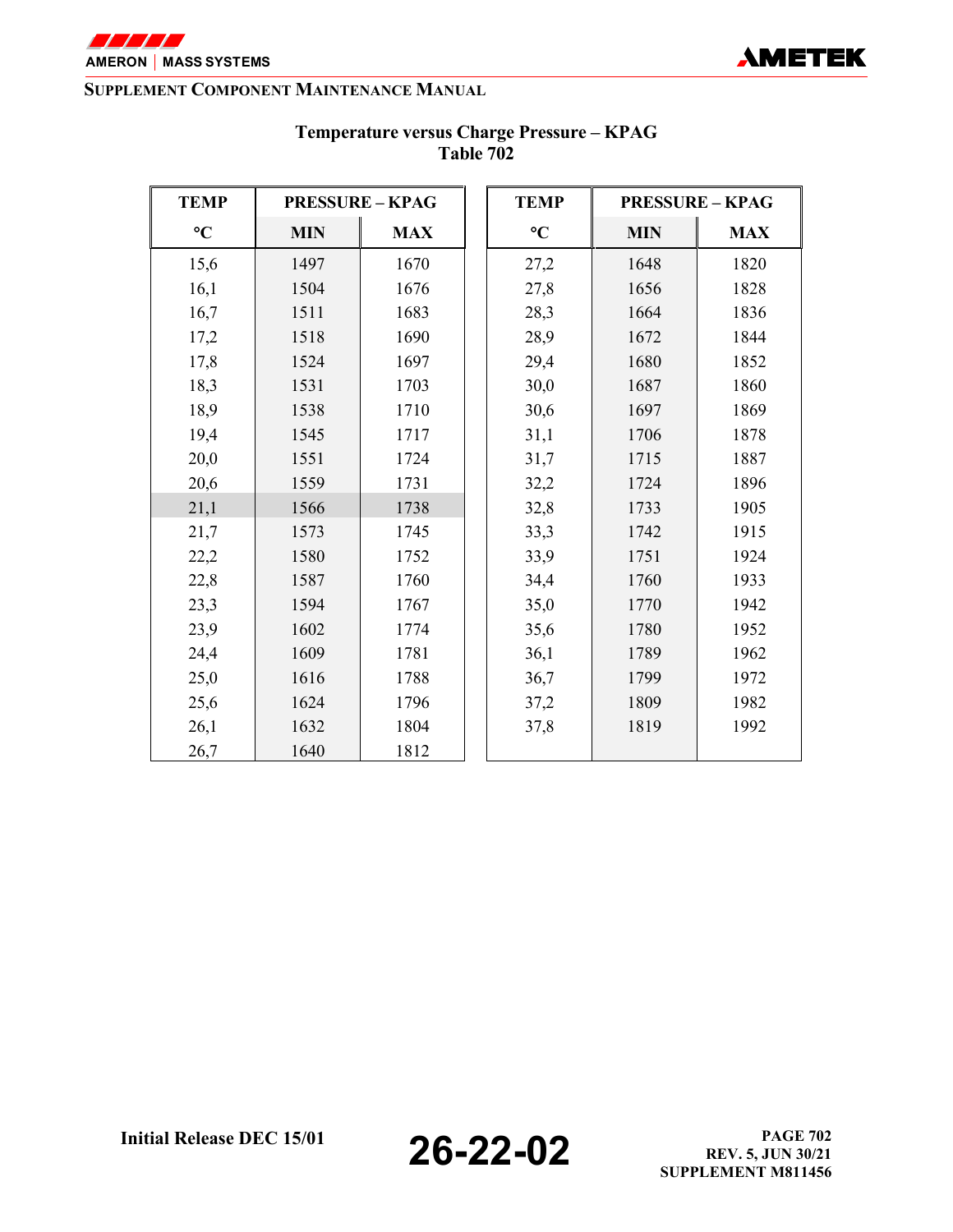

# **SPECIAL TOOLS, FIXTURES, AND EQUIPMENT**

Special tools, fixtures, and test equipment required for maintenance of the fire extinguisher are listed in Table 901. Equivalent items may be substituted.

| <b>NOMENCLATURE</b>                   | <b>PART OR</b><br><b>SPECIFICATION</b><br><b>NUMBER</b> | <b>SOURCE (CAGE)</b>                           |
|---------------------------------------|---------------------------------------------------------|------------------------------------------------|
| Cap, Hydrostatic Test, Discharge Boss | 91021-100                                               | <b>AMETEK Ameron / MASS Systems</b><br>(OFFR4) |
| Cradle, Fire Extinguisher             | 91033-100                                               |                                                |
| Resurfacing Tool, Discharge Boss      | 91044-1                                                 |                                                |
| Safety Chamber, Cartridge             | 91035-2                                                 | <b>AMETEK Ameron / MASS Systems</b><br>(OFFR4) |

### **Special Tools, Fixtures, and Equipment Table 901**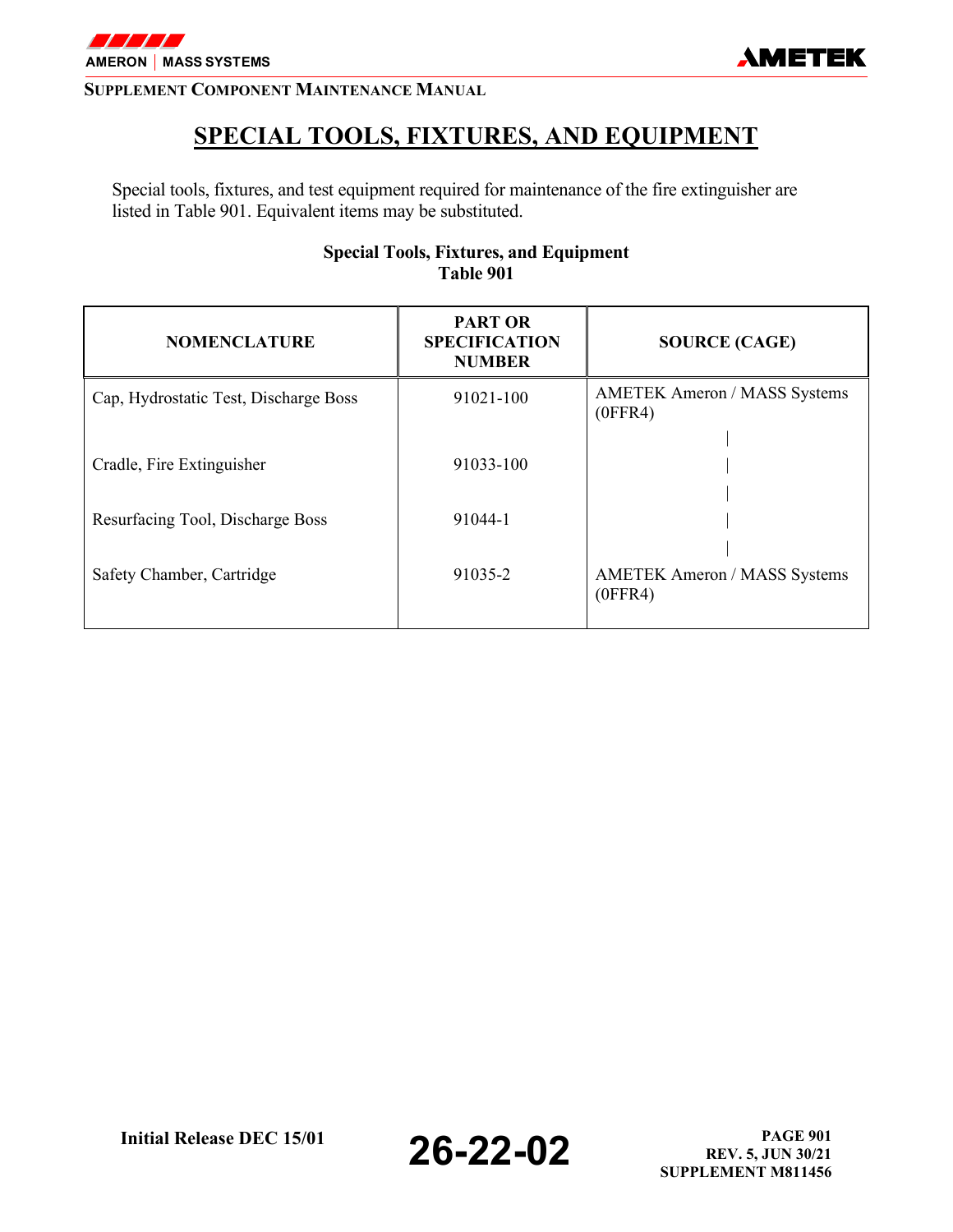

# **ILLUSTRATED PARTS LIST**



**Fire Extinguisher Exploded View IPL Figure 1001** 

**Initial Release DEC 15/01 26-22-02 PAGE 1001 PAGE 1001 PAGE 1001 REV. 5, JUN 30/21 SUPPLEMENT M811456**